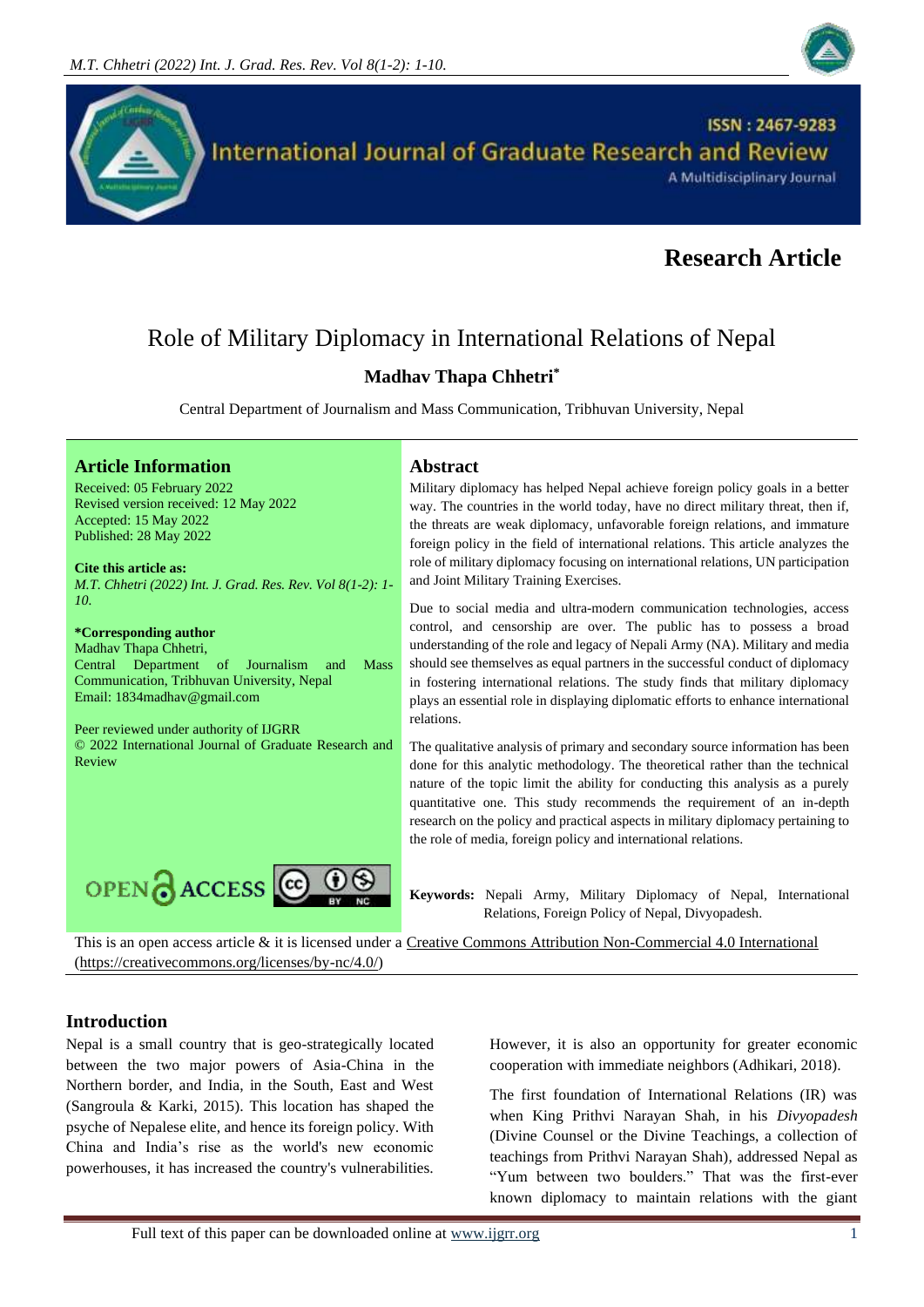neighbors. King Prithvi Narayan Shah started the campaign for Nepal's unification in 1768 with the conquest of Kathmandu valley. His successors expanded Nepal from Kangra in the west to Tista in the East by the first decade of the nineteenth century with an ambition to expand the Gorkha Empire as far west as Kashmir (Amatya, 2018).

The treaty of Sugauli at the end of the Anglo Nepal war established the ties between British India and Nepali Gurkhas. British East India Company found exceptional courage and determination in fighting in Gurkhas. They started recruiting them in British Indian Forces with the establishment of the first battalion of the Gurkha Regiment in 1816 (Aneja, 2020). Nepal Britain Treaty of 1923, the most important treaty in Nepal's history, establishes Nepal's independent status. Up to this stage, Nepal faced various military expeditions with foreign powers (Rathaur, 2001).

Generally, small countries are less likely to engage in military diplomacy; Amatya (2018) states that Nepal, though small in size, has been frequently involved in military matters for centuries. It is a known fact that militaries have always provided states with an instrument for effective diplomacy (Menon, 2011). That has been noticed in the military diplomacy of Nepal.

The military diplomacy is part and partial of foreign policy and it collaborates with the foreign armies provided that it does not violate the principles of foreign policy. The main goal of foreign policy is to preserve and promote the core national interests: Nepal's independence, sovereignty, and territorial integrity and its uninterrupted socio-economic progress for the betterment of the people. Initiatives towards clear and purposeful objectives and reinforced organizational set up must come sooner to assist Nepal's independent journey in the international arena as per need (IFA , 2013). The foreign policy of Nepal is in a state of flux, or in different ways, delaying the emergence of appropriate steering principles suitable to a federal democratic republic that Nepal exists today. Collective effects of high economic growth with integration in the international market through the successful introduction of Information and Communication Technology (ICT) pursuing a sustainable development path contributes to the image development of any nation.

Nepal, with a poor foundation and un-utilized resources, still continues to be a country with low income and massive hardship. There has to be a critical yet productive examination of the variances and missing essentials of the foreign policy of Nepal, which sometimes creates a sense of imprecision and incoherence about her purposes and likely reactions to issues affecting her vital interests; Institute of Foreign Affairs, Nepal, states:

*"The country should have an elaborate and extensive analysis of political, military, economic* 

*and social developments in foreign states and international relations. Nepal has no economic power, neither it is a military power; persuasion has to be a great power in the hands of Nepali diplomats to secure international goodwill, support and cooperation." (IFA , 2013, p. p.29).*

The study tries to find out the notion and importance of military diplomacy and its contributions in the IR, from a media perspective. The role that the media can play is vital in delivering and communicating the message to enhance military diplomacy. Military diplomacy is a set of all nonviolent foreign-policy activities or programs of a nation, and implementing this is essential in protecting national interests. The study is to analyse the role of media in military diplomacy in the international relations of Nepal.

# **Research Methodology**

The study is based on open-ended questions. It is qualitative constructivism of the media and military of Nepal. The epistemology of the study is based on constructivists' paradigm of descriptive qualitative in nature. The constructivist researcher is most likely to rely on qualitative data collection methods and analysis or a combination of both qualitative and quantitative (Neimeyer & Levitt, 2001). The analysis of the expert's interviews and contemporary studies establish the legitimacy and necessity to address the topic concerning Nepal and current world dynamics. The sources demonstrate the increasing need and expanding role of not only traditional diplomacy but also that of media and military diplomacy.

The analytical methodology has been adopted to examine this topic through qualitative analysis of primary and secondary source information. Qualitative analyses of historical and theoretical references, expert's statements, and contemporary publications, as well as the author's own professional experiences, support this study. Making no claim as an expert, participating in some international conferences and seminars in the field of military and international affairs, and experience of various UN missions as a Military Observer provide the researcher with inspiration and personal insight into the importance of military diplomacy.

The researcher collected the meaning and information from the participants of purposive sampling. For more information on actual trends and diplomatic practices, the researcher also reached to retired military generals who once served as Defence Attache and retired MoFA officials. They are active and retired high ranking military officers, well-known journalists having excellent knowledge of military diplomacy, which were purposively selected to generate the meaning and context of military diplomacy and media. The researcher has validated the accuracy of findings by interpreting the data and created an agenda for

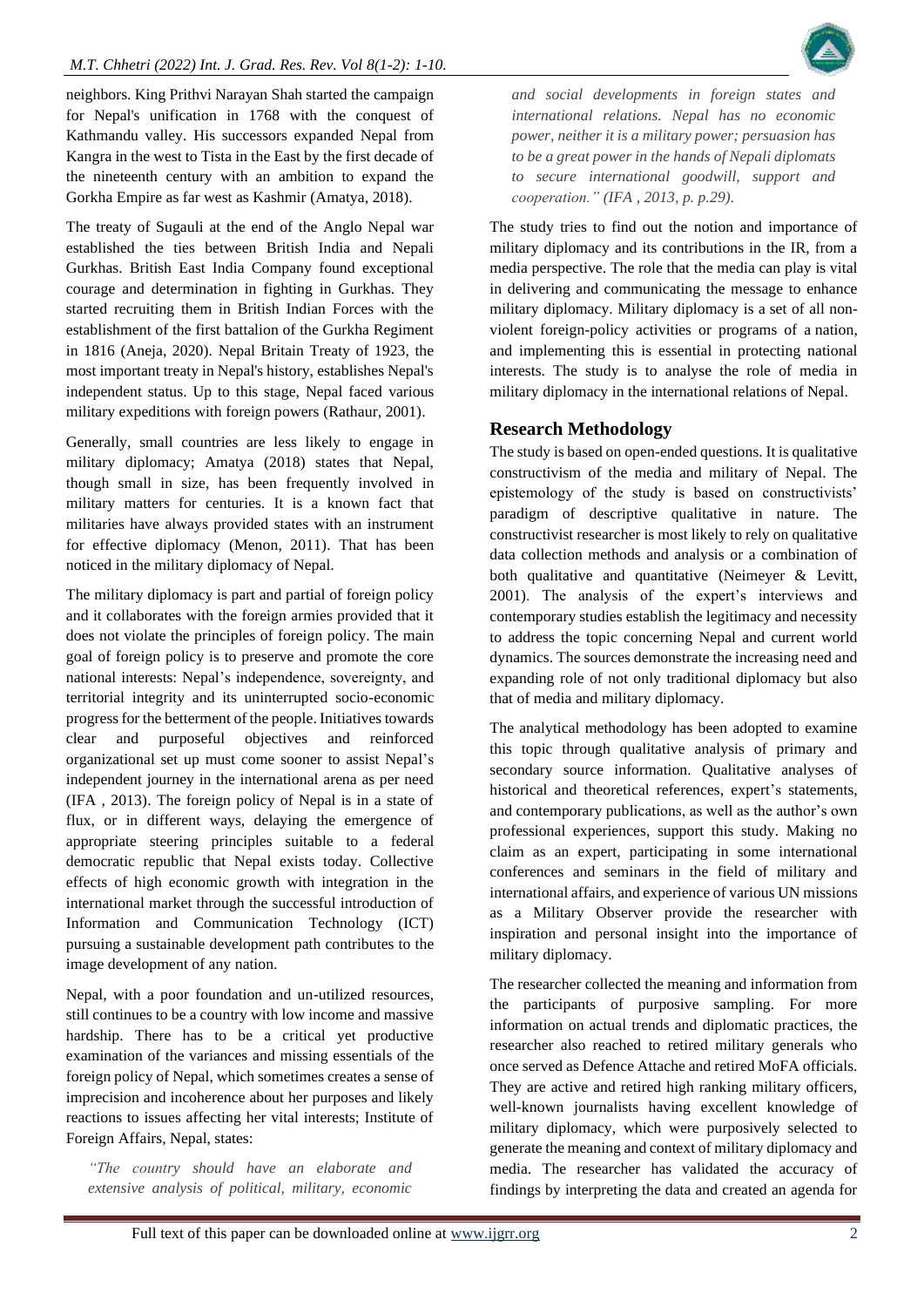

change or reform within participants on Nepali media and military diplomacy issues. Examining the expert's views and contemporary publications establishes the necessity of conducting a study on the topic.

The interviewees are coded to maintain their anonymity as AA, AB and AC for military experts and JA, JB and JC for journalists. Defence Attaches are coded as DA 1 and DA 2, and retired civilian officials from MoFA and diplomats are coded as C and D.

In-depth interviews, asking open-ended questions to military experts and journalists, were conducted. Similarly, the same questionnaire was presented to the retired diplomats, MoFA officials and DAs of the Nepali Army to address the trends and practices of military diplomacy. Numerous secondary sources were reviewed to collect the secondary data. In-depth interview is a form of nonstandard or semi-structured oral interview through relatively large freedom of the interviewer in terms of content and design, which increase the willingness to provide information, and the spontaneity of the respondents.

# **Role of Media in Military Diplomacy**

The media needs to study in-depth, although there is an attempt to analyze military diplomacy, its status and media perspective. On the other hand, the important task of media in military diplomacy is to enhance international relations. News media are critical actors with respect to a humanitarian crisis and high-level foreign policy. In fact, it can be a key player to enhance military diplomacy. The internet, global media, social media, and media empowerments have changed foreign relations worldwide (Ditchey, 2011). Through enhanced engagements, improved transparency, increased efficiency and enhanced communication, media have contributed to advanced relations in diplomacy. Diplomatic entities communicate their agendas through media. But the subjectivity must be evaluated objectively.

Present media provide unparalleled access to information and can reach even disinterested audience members through personalized, peer-to-peer channels, like Facebook. Owen (2019) adds as usual, people join forces with the established press to perform the watchdog role, public officials are subject to greater scrutiny. Issues and events that might be outside the purview of mainstream journalists can be brought into prominence by ordinary citizens. New media can foster community building that transcends physical boundaries through their extensive networking capabilities. Although the legacy media coverage of political events correlates with increased political engagement among the mass public, mainstream journalists do not believe that encouraging participation is their responsibility (Owen, 2019). However, a new media explicitly seeks to directly engage the public in political activities, such as voting, contacting public officials, volunteering in their communities, and taking part in protest movements. Military diplomacy is an essential tool in expediting the achievement of foreign policy goals.

Another important event that Nepal had experienced the role of media in military diplomacy was during the time of unofficial blocked by India. It was the media that advocated how military diplomacy had succeeded in easing the blockade. The main reason behind the unofficial blockade was to protect the pro-Indian politicians in Nepal on their demand of the whole Tarai as one province, which is very dangerous to the Nepalese security and sovereignty (Bhattarai, 2020). It was a diplomatic move where India had refused to accept it as the blockade, but it indeed was a blockade, albeit unofficial (Pant, 2018 ). Modi's diplomacy had failed in Nepal, and the anti-Indian sentiment was mounted at the time for the first time ever in history. According to Sangroula & Karki (2015) the main reason for the unofficial blockade is for India to rule south Asia as a big brother. It pressurized the Nepal government to impose the Indian hegemony in Tarai with the help of recently migrated Indians (Sangroula & Karki, 2015). It was designed to minimize the Chinese Communists' influences, but the move was backfired. And so, Nepal elected a communist government with ease and full majority.

Nepalese diplomacy seems weak to put an agenda to amend the Sugauli Treaty, the Treaty of 1950, the issues of Kalapani, and the Susta and Lipulek in Delhi (Sangroula, 2018). At the time of the first general election under Constitution of 2015, the entire political parties raised the issue against India as KP Oli did, which made the latter successfully win the election. The pain that was caused due to the blockade has been forgotten in the name of improving bilateral relations. When the devastating earthquake killed 10,000 people and millions were injured, India played the game through conspiracy theory (Sangroula, 2018). What should be known is that leaders may forget, but the people never forget (Pant, 2018 ).

# **Military Diplomacy in International Relations of Nepal**

The military diplomacy in the international relations of Nepal has a long history, and its root is related to classical realism. The history of diplomacy in military relations starts from the time of myths of gods and giant kings. Diplomacy is an art and a practice of conducting negotiations among various states. It usually refers to international diplomacy, the conduct of international relations through the mediation of diplomats on issues such as peacemaking, trade, war, economics, culture, environment and human rights.

Arms may compel the adversary to take diplomacy seriously. It reiterates the need for caution and precision to ensure the selection of an appropriate diplomacy tool to be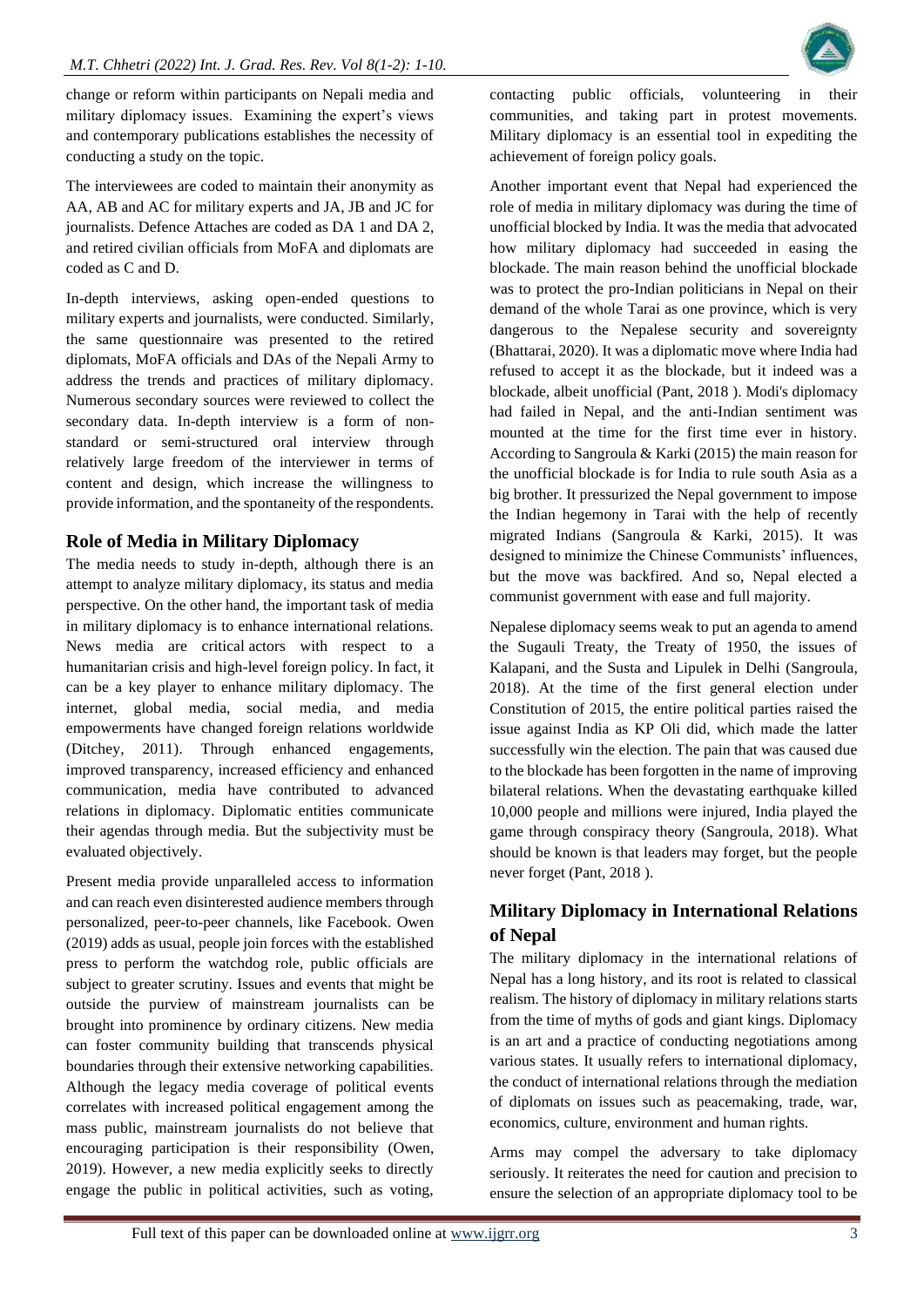used in a particular situation to achieve positive results. It emphasizes the need of soft power to sway hard power towards the use of exchange and integrative powers that encompasses persuasion, negotiation, compromise, transformative long-term problem-solving. However, military power cannot be ruled out. Persuasion is always better than coercion, but the latter should never be ruled out in relation to the most vital issues and violent conflicts. A combination of tools depending on a careful assessment of a situation is the most ideal (Ochiel, 2013). Throughout history, military diplomacy has been the perfect mix of hard and soft power in international relations.

The military was used as the hard power in order to integrate all the scattered smaller states to found Nepal by King Prithivi Narayan Shah; however, after that, he believed that a defensive narrative should be maintained by Nepal in regard to its stronger northern and southern neighbors, and only go into war if it was inevitable. The famous quotation of him on *Divyopadesh, "Jaai Katak Nagarnu, Jhiki Katak Garnu* (Avoid aggressive battles and adopt only the defensive)*",* was the most influential strategy in the history of military diplomacy and international relations of Nepal. "The Kingdom of Nepal is a yam between two stones. Friendship should be maintained between the Chinese and the southern emperor (British East India Company). The southern emperor is very clever as he has kept India suppressed and is entrenching himself towards the outer territory. He is very clever. He has kept India suppressed. He is entrenching himself in the plains. Fighting should be based on a defensive basis than offensive. If it is found difficult to resist, then even means of persuasion, tact and deceit should be employed", Rawal (2019) claims from citing SD Muni. This is the historical learning and experience of military diplomacy in the international relations of Nepal.

Similarly, AB says, during the 17th century, military diplomacy of Nepal focused almost exclusively on the performance of functions concerning the gathering and analyzing of information on expansionist armed forces and on the security situation of 56 princely states (*Baisi Choubisi Rajya*) of Nepal with the emphasis on the evaluation of erstwhile military threats and possibilities of military intervention. After the demise of The Great King Prithvi Narayan Shah in 1775, his immediate successors, namely Rana Bahadur Shah and Surendra Bikram Shah, didn't continue to maintain a friendship with China and India. Instead of using it as a diplomatic tool to restore relationships with them, Ranas used the Nepal Army to challenge their neighbors. Nepal went to war first with Tibet and China in the north, then with the Sikhs in the west. Nepalese rulers' only understood the point of attaining nation's interests through diplomacy after they were defeated by the British East India Company in the AngloNepal War. Nepal has been known to employ its military as a diplomatic instrument in its dealings with India and China.

In order to understand the modern retelling of this practice, this history must be known. Nepal's earliest militarydiplomatic relationship was with British India. S. D. Muni mentions that the decision by the Nepal Government in 1857 to support the British East India Company to suppress the Sepoy mutiny was a brilliant master plan to enhance Nepal's national security and to get favors from the British East India Company (Rawal, 2019). The British, for their part, responded favorably to the then Prime Minister Jang Bahadur's friendly overtures. As quoted by Rawal (2019), S.D. Muni notes that The British East India Company adopted a policy of strict non-interference in the internal matters of Nepal due to military diplomacy. Muni states that Britain and India were permitted to recruit Gurkhas for their armies under a tripartite treaty signed by Nepal, India, and the British in November 1947, following which the government of India agreed to meet the defence requirements of the NA. In fact, Ranas were those who practiced military diplomacy in Nepal from the early 19th century until the first democratic period in Nepal.

Similarly, AC says military diplomacy enhances formal diplomacy. Nepal's expansionist foreign policy came to an end after they incurred losses during the Anglo-Nepal War (1814−1816). It compelled Nepal to adopt a British-centric foreign policy, which would lead to the advancement of military diplomacy. For instance, the Sugauli Treaty signed between Nepal and British India, which ended the Anglo-Nepal War, is considered unequal, as it heavily favors British India. Nonetheless, the treaty can prove the British intending to establish an enduring relationship with Nepal rather than colonizing it.

Further, the media expert JA explains, it is important to mention that the political attitude of the Seven Party Alliance (SPA) towards NA was not positive during the time of People's Movement -2 in Nepal. In fact, the intention of some of the political leaders of SPA and Maoists was even to disband Nepal Army. They were trying to corner Nepal Army as they were with the monarchy. The Indian political leadership, with the advice of the Indian Army, tried to convince the Nepali political wing not to demoralize the army and humiliate the monarchy beyond a certain point. The SPA and Maoists, at this point, didn't heed their advice.

In the present context, AA explains, when Nepal–India relations were ruined politically, military-to-military ties between the two countries were still intact. Nepal also has a long history of military diplomacy with India. After the promulgation of the new constitution of Nepal through the Nepalese constituent assembly by an overwhelming majority, the economic blockade of 2015, which Nepal's government blames on India, was applied. Indian Army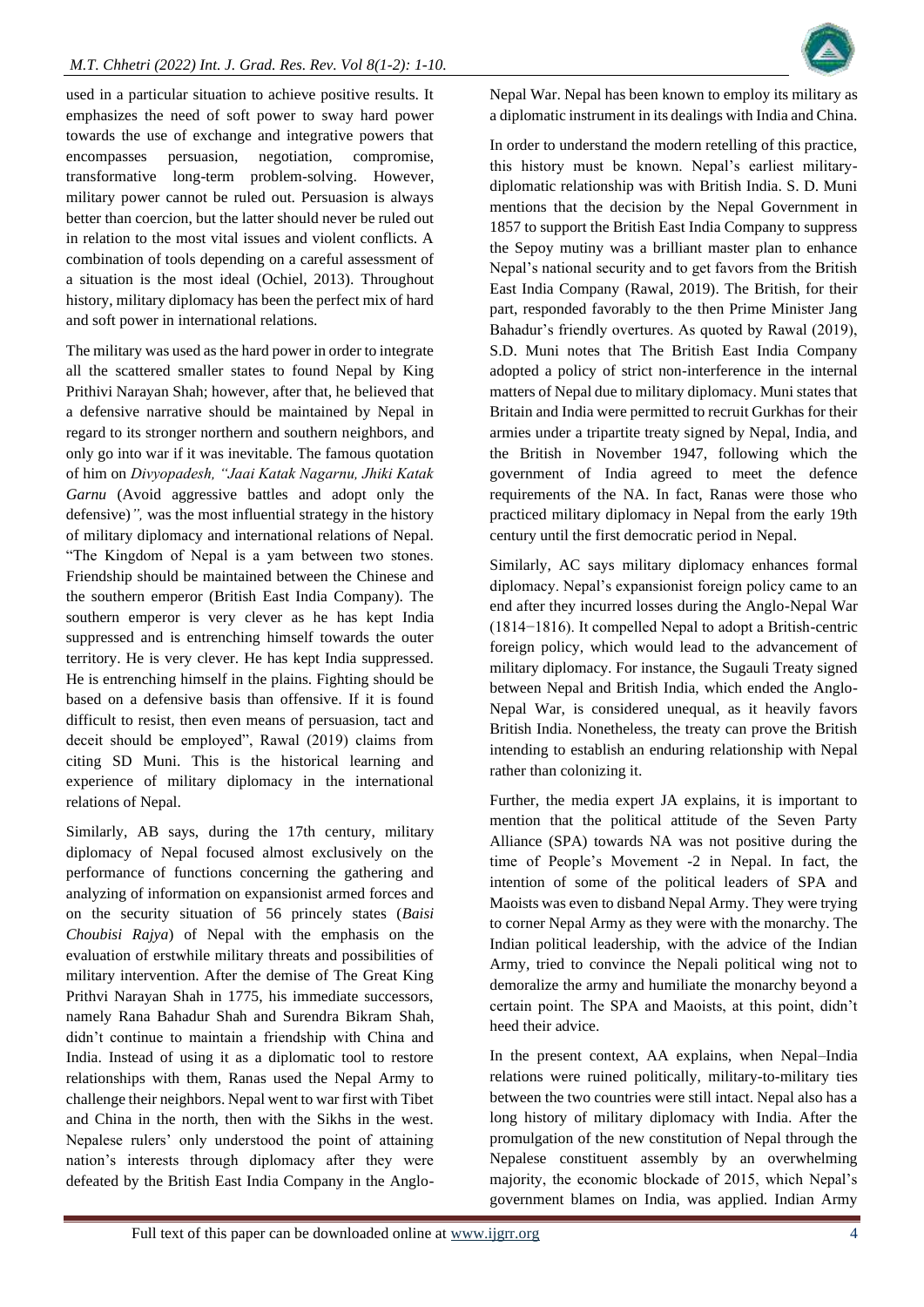

tried to maintain the history long relations with the Nepali Army. This can be taken as a prominent example of foreign relations due to military diplomacy.

Talking about the history of military diplomacy of the Nepali Army, Jung Bahadur Rana sent the Nepali Army to India to suppress the Sepoy Mutiny of 1857 in Lucknow. The military expert AA further states that Nepal had a tense relationship with the British, due to which their commercial strategy for the Himalayan states was undermined. As a consequence of that, the war with Nepal was considered necessary by the British, and Nepal's continuation of encroachment in the Indian border areas provided the British with another excuse to attack Nepal. It was a successful historical event of Nepalese Military Diplomacy that Nepal was able to reacquire Banke, Bardiya, Kailai, and Kanchanpur.

In the same setback, media expert JB elaborates that Nepal's participation in a number of bilateral conflicts and peacekeeping missions has enhanced its image, credibility, and professionalism of gallant fighters for the nation, friends, and global peace and security. Prithvi Narayan Shah built the trust of people in the army, recruited people from various social groups and utilized their comparative strength for national unification as well as for deterrence against outside invasions. British were distressed over the emergence of powerful Nepal with demonstrated military capabilities astride their vulnerable and strategic communication lines in northern India. At first, after continuously getting defeated, the British changed their fighting strategy in the mountains. The British East India Company staged a decisive victory over Nepal and threatened Kathmandu with renewed strategy and additional military resources. The war was a setback for Nepal. The Treaty of Sugauli signed on 4th March 1816 brought the war to an end. It was another milestone for the military diplomacy of Nepal.

Similarly, media expert JC said that Nepali Army got democratized when it changed its name to the Nepali Army from the Royal Nepali Army and saluted a civilian. Prime Minister Girija Prasad Koirala became the head of the state after the People's Movement - 2. The Nepali Army respected people's will and democracy. The history of the Nepali Army, irrespective of its name, whether it's the Nepali Army or the Royal Nepali Army, proves that the army of Nepal, right from Prithivi Narayan Shah, up to the republican constitution, has taken the country and its interests as a priority over ambitions. In many instances, it has helped and steered the undemocratic and Hippocratic move to the right track; for instance, by guiding King Gyanendra not to go against the public will, hence preventing from additional bloodshed. But the scholars failed to narrate this part of history. Due to the lack of narration of the contribution of the Nepali Army to the

nation and democracy, some vested interests are getting space to play against. Nepali Army is exercising its military diplomacy in fostering the foreign policy of the country and being mobilized under the Ministry of Defence and provisioned to be mobilized under the decision made by National Security Council (NSC).

He further said that historically, Nepal practiced diverse military diplomacy in pursuing its foreign policy goals. Currently, Nepal engages both its neighbors, who have a conflictual history and competitive interests in the subcontinent. No matter what, the Nepali Army always contributed to the nation, people and sovereignty.

# *UN Participation and International Relations*

After Ranas, King Mahendra was the one who had a very farsighted vision of protecting the sovereignty and independence of Nepal. In the mid-1950s, to reduce Nepal's dependence on India, King Mahendra looked for a strategy to balance two powerful members and keep the sovereignty intact. Rawal (2019) states that the king believed the UN to be the guardian of integrity, national identity, independence and sovereignty of small states like Nepal. Nepal believed that if it were to become a significant troop-contributing country to the cause of world peace, should there be any act of aggression or encroachment by its strong neighbors, it would be able to gain the attention of the UN. As a result of this, Nepal became a member of The UN in 1955*.*

Nepali Army participated in the UN peace support operations for over half a century, covering some 43 UN missions, in which over 1,35,399 have participated. For the first time in 1958, the army's long association with the UN peace support operations began with a team of five military observers in the United Nations Observer Group in Lebanon (UNOGIL, Lebanon. The army has contributed to UN significantly by deploying infantry battalions, including special capabilities such as engineers, medical teams and Special Forces contingents in different conflict zones of the world. They have been widely applauded for their devotion to duty and excellent performance. The Nepali Army has always accepted challenges and participated in the most difficult operations, having sacrificed 84 personnel for world peace and prosperity.

NA has established a training center of international standard named Birendra Peace Operations Training Center (BPOTC) at Panchkhal, which paved the way to establish itself as a "Center of Excellence" and a globally recognized Peace Keeping Training Centre in this region.

Military expert AA states that UN participation is one of the prominent examples of the military diplomacy of Nepal in the field of international relations. There are many instances of military diplomacy that contribute to Nepal's foreign relations and foreign policy, whether they be in the sector of Humanitarian and Disaster Relief (HADR) or in the areas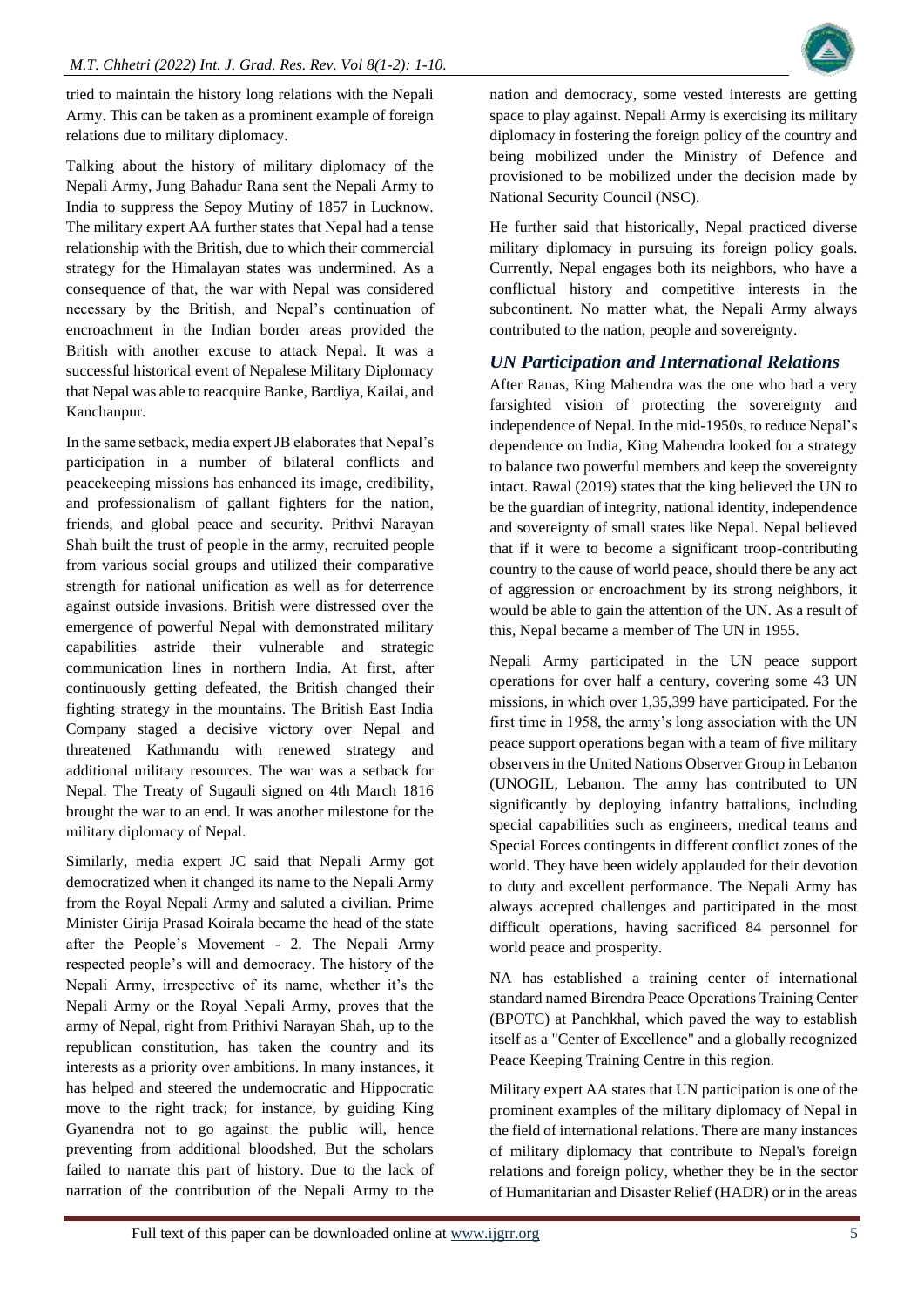of UN peacekeeping operations or through foreign military exchanges and training. The support from foreign armies in the field of HADR and UN participation are results of such international relations. He remembers some bitter experiences during and after the settlement of the painful insurgency in Nepal. During the comprehensive peace agreement of 2062-63 with the Maoist insurgents, many human rights issues were raised by numerous NGOs and INGOs in Nepal. Almost all international communities stopped their aid to the Nepali Army. Even the UN participation of the Nepali Army was questioned. NA took harsh steps to bring the culprits into court. NA leadership convinced the international community that it would not be justice for the needy people to suffer in these fields of HADR and international peace under the influence of the NGOs and the INGOs. Finally, after the British army, the US army got won over by the notion too and continued their support to the Nepali Army. The participation of NA in the UN remained uninterrupted.

UN Peacekeeping Operations (PKOs) is an innovation of the United Nations to ensure peace in war torn parts of the world. In the beginning, such PKOs were established with limited mandates. C, one of the retired officials from MoFA, has a similar argument with Expert AA in contributions of Nepali Army to UN Peacekeeping. He speaks as:

*"Continued participation of Nepal in UN Peacekeeping notwithstanding, the Nepal Army is facing tough competition mostly from its South Asian counterparts. The largest army and police contributors to the UNPKOs are from this region. Moreover, Nepal has its own painful history of an armed insurgency that has sometimes dragged the professional Nepali army into controversy as a few human rights organizations have been found criticizing it. At some juncture, when the country was in the midst of the internal conflict, a few human rights activists even lobbied against Nepal's participation in the UNPKOs. Due to persevering efforts of the government to counter the logic of the activists, the embarrassing situation of nondeployment of Nepali security personnel in the UN Peacekeeping Operations has not occurred as yet."*

Further, AB explains referring to K.C.S. (2004), in 1967, while highlighting the importance of the UN in the protection of the independence of smaller states, King Mahendra addressed in the United Nations General Assembly (UNGA). King Mahendra sent troops for the participation of the NA in the peacekeeping mission as a foreign policy tool to preserve the Nepalese sovereignty against its giant neighbors. This strategy came to execution when Nepal was twice elected as a non-permanent member of the United Nations Security Council (UNSC) in 1969–70 and 1988–89. Thus by making a visible presence in the UN



and partnering with multi-lateral organizations, King Mahendra was carefully balancing both neighbors and was able to diminish the likely encroachment by India and China upon Nepalese sovereignty strongly. Thus, when Nepal floated its "Zone of Peace" proposal in 1975 to pursue a non-aligned nature of foreign policy, it was supported by 116 countries, which included four permanent members of the UN, but it was rejected by India. It was a great failure of diplomacy of both the country (K.C.S., 2004).

Expert AB again argues that the most important feature common to preventive and defence diplomacy is the fostering of a climate of "trust among states" and defence diplomacy, through its operationalization process, is designed to build "trust" so that preventive diplomacy can take it over, after it has already been developed or in the process of being developed, and use it in its undertakings or its conflict prevention process. It takes much time to build this confidence; more precisely, a series of clearly established historical events are taken into consideration, which, after an objective assessment, can lead to the conclusion that a certain state is trustworthy. Nepal is now a trusted Troop Contributing Country (TCC) in the UN. At the same time, building and preserving trust between neighbors in relation to the mutual respect of their national interests could generate situations in which one of the parties might get disappointed. He made clear that UN participation is one of the best ways of military diplomacy in the international relations of Nepal.

Peacekeeping missions began to carry out by regular military troops; the roles and responsibilities of peacekeepers are very different from those of troops carry out classic military operations. The focus is on executing a peace agreement and providing security while the situations between combatants are stabilized. It is also probable to provide support for humanitarian assistance operations. This needs a 'soft' method rather than the 'hard' method of fighting. This can present as a cultural challenge for some troops as the usual military instincts of soldiers, i.e. to apply maximum force, have to be restrained. In addition, referring to Puddephatt (2006), peacekeepers generally have rules of engagement that are very different from the rules of war. The fact that one cannot take sides, resulting in significant strain to troops in a number of the more bloody wars of recent years, is one of the political constraints upon peacekeepers (Puddephatt, 2006). Thus peacekeeping mission is one of the most important aspects of international relations in military diplomacy that the media have to address positively.

Similarly, AC elaborates, UN participation was founded on the concept of equidistance or NAM; in practice, it was different. Until the 1960s, Nepal had aligned with India. However, after the beginning of the 1970s, Nepal tried to balance India with China. UN peacekeeping participation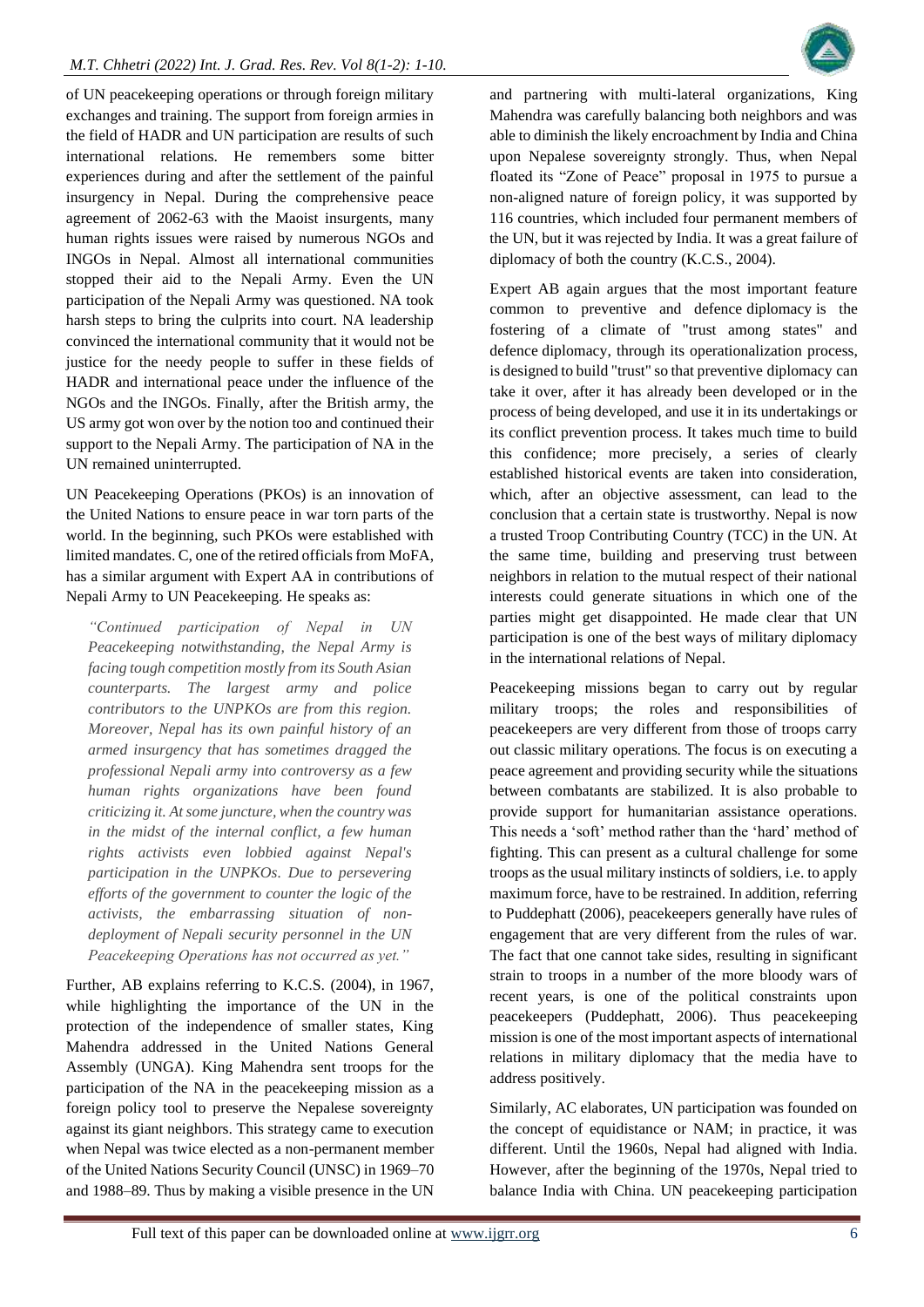and foreign policy were not synchronized, which affected the complex geopolitical reality. King Mahendra carefully balanced major Indian pressure and warded off Chinese pressure on Nepal's sovereignty. Nevertheless, this was not the case when Nepal tried to buy Chinese weapons in 1989, and India expressed that the purchase of arms contradicted the spirit of the 1950 treaty (Rawal, 2019). Feeling threatened by Nepal's aligning with and buying arms from China, India clamped a 15-month-long economic blockade on Nepal in 1989 that strangled the Nepalese economy and had severe effects on Nepal.

He further says this was a case of a powerful neighbor's intervention on the internal matters of a smaller and weak state. The concept of collective security, provided by the UN for the security and protection of the smaller states for their rights to sovereignty, though, was not pronounced in this case. It was purposed for which Nepal had been a member of the UN and participated significantly in the peacekeeping mission to safeguard any intervention from the powerful members met with failure as the UN hardly contributed in lifting the sanctions imposed by India on Nepal.

King Mahendra had diversified the patterns of military diplomacy. He had expanded the limits of foreign policy by exploiting the conflicting security interests of India and China. Then, to diminish Nepal's dependence on India and China, he used global platforms like the UN and the Non-Alignment Movement (NAM), seeking the support of regional and international institutions. It was a milestone to increase the Nepalese interest in active participation in UN missions. JA elaborates that through participation in UN peacekeeping missions and NAM, Nepal contributed significantly to world peace and actively participated in world affairs as an independent nation-state.

Similarly, JB also agrees that NA's participation in the UN has contributed a lot to global peace and security. It has built trust with those societies and gained experience in peacekeeping and peacebuilding, finally adding another dimension to the international relations of Nepal. Chinese Defence Minister Chang Wanquan paid a three-day visit to Nepal on 23 May 2017. He and his Nepalese counterpart, the defence minister, signed an agreement where China agreed to provide military assistance worth USD 32 million to Nepal, to be spent on building the NA's capacity in disaster management and equipping NA for better UN peacekeeping performance. It was another dimension of military diplomacy in fostering the international relations of Nepal.

On the same sideline, JC explains, UN peacekeeping is not only the job of the NA, but the Government of Nepal (GoN) should seriously make efforts to capitalize on peacekeeping as an instrument of foreign policy and try to maintain Nepal's influence in UN affairs. UN peacekeeping is one

domain where NA has been playing a major role to support Nepal's foreign policy. Nepal has made significant contributions to world peace since its accession to the UN in 1955. When Nepal was twice elected as a non-permanent member of UNSC back in the 1970s and '80s, it had considerable clout over world affairs. In order to regain its reliability, Nepal should more closely align its foreign policy and military diplomacy in the context of UN peacekeeping.

After the end of the Cold War 1989, there has been a significant increase in the UN and other regional multilateral peace operations. The absence of great power rivalry and the reduction of inter-state conflicts were accompanied by the dramatic expansion of intra-state conflicts that were seen as the sources of new threats to international peace and security. Since the late-1980s, there has been a dramatic surge in the number of peacekeeping operations under the auspices of the UN. UN would turn to India and South Asia for providing the military workforce. After the cold war, India, Pakistan, Bangladesh and Nepal provided the bulk of the peacekeepers in the UN Missions (Mohan, 2014).

# *Joint Military Training Exercises*

It is highly contextual to materialize the peace and prosperity in local states. In addition to participating in United Nations (UN) peacekeeping missions, the NA also conducts various multinational peacekeeping exercises requiring multinational interoperability that intends to develop the common tactics, techniques, and procedures required to execute effective peacekeeping operations(Nepali Army, 2021). In the year 2017, it conducted multinational Capstone exercises with participants from 28 countries. There have been numerous exchanges of joint military exercises with the US, UK, China, Canada, India, Bangladesh and many others. NA has continued to maintain international relations at another level through its diplomacy (Global Security.org, 2019). The number of friendly nations who participated in the Capstone exercise in 2000 was four, but by 2013, the number of participating member states rose to 23, and participating soldiers were 445 (Rawal, 2019). This demonstrates the high level of professionalism of the NA and its intent to increase military diplomacy with multinational partners; however, NA must coordinate with the Ministry of Defence (MoD) and Ministry of Foreign Affairs (MoFA), and in line with the foreign policy of Nepal, but should not forget the role of media.

Mohan (2014) states, India emphasized that peacekeeping should always be with the consent of the state concerned. India has also sought a clear distinction between peacekeeping operations which it favored, and the new interest in coercive peacekeeping. However, India has not shied away from a debate on reforming the peacekeeping

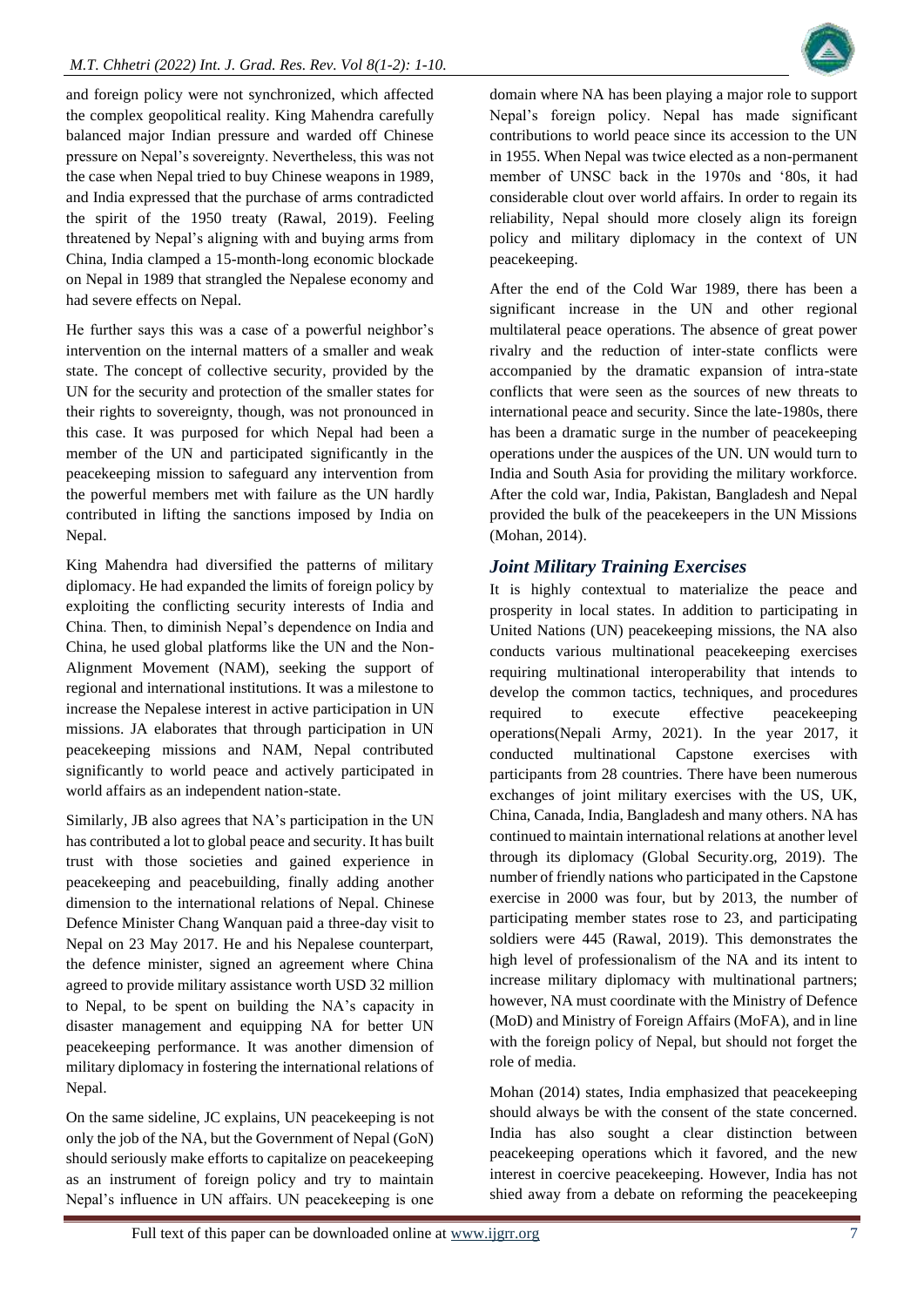

operations and defining the role of the new Peace-Building Commission established in 2006 by the UN (Mohan, 2014). The peacekeeping mission of UN military diplomacy can go along with Indian military diplomacy as well.

From the journalistic viewpoint, JA explains that different issues and political propaganda create tension and conflicts among different interest groups. Conflicts are natural phenomena, but it needs to resolve peacefully. Hard power may be dangerous at this time, and soft power is more realistic and using excessive power can be counter attacking in many cases, which is harmful. In between India and China in the present context, hard power is entirely useless. The military must realize the fact that Nepal cannot contest militarily with India or China but can be actively involved in the international peacekeeping mission and National infrastructure development projects.

Due to its sensitive geopolitical location, it has been given different metaphors. Although the idea of the bridge is an alternative to the old metaphor of yam and buffer, some also consider the metaphor 'bridge' is used to reflect Nepal's foreign policy of equidistance. Although the idea of 'trilateralism', 'bridge' and 'transit' has been confined to discourse, they are different concepts that give more or less the same message that Nepal's geopolitical situation has both opportunities and threats (Bhattarai, 2017).

Trilateralism prioritizes partnerships between China, India, and Nepal on different issues, ranging from trade, economy to security. It is a partnership borne out of reciprocity and interdependence between the three countries. However, the bridge is simply a metaphorical representation of such a partnership, particularly in terms of trade and economy. But transit refers to a state or condition reached due to geographical proximity, connectivity, and transport and, most important, infrastructure development, to eventually foster more significant trade and business between India and China via Nepal (KC & Bhattarai, 2018).

# **Contemporary Issues**

Military diplomacy based on equi-proximity or balanced relations have evolved instead, with increased military assistance and political engagements from both India and China. Nepal has more recently modelled its military diplomacy such that it shares equal military ties with India and China. Given its two neighbors' geopolitical setup and status, neither does Nepal have the luxury to follow a pacification policy, nor can it balance one country against another. Despite the fact that the NA and Nepalese political leaders have stated that they wish to have equal relations and no enmity with their neighbors, this desire seems idealistic. Geopolitically, in terms of trade and transit, Nepal is very near to India, whereas China is still far away beyond the Himalayas. The 2015 undeclared economic blockade imposed on Nepal by India can be seen as

evidence of this reality. Even during this trying time, the military diplomacy practiced by the top army leadership of both countries played a crucial role in dousing the political animosity.

With both countries, Nepal holds interactions with senior military and civil defence officials, shares arrangements on bilateral and multilateral defence cooperation, and engages in exchanges for training for military and civilian defence officers. In this issue, AA explains that NA has demonstrated its diplomacy with Nepal's powerful neighbors by holding joint exercises with India and China as equal sovereign nations. Yet, Nepal's last-minute withdrawal from the BIMSTEC military exercise hosted by India does not help the cause of practicing balanced military diplomacy as that back-pedaling only created a trust deficit between Indo-Nepal relations

Then press advisor to PM KP Oli, Dr Kundan Aryal said that "Within and outside the party, and within the intelligentsia, the decision to participate in the exercise was criticized. It was decided to not sending a Nepalese army delegation for the BIMSTEC summit."(Roy, 2018). As India conveyed its 'disappointment' to Nepal over the withdrawal from BIMSTEC's multinational military field training exercise, Roy (2018) refers Dr Aryal telling it "Small incident" and "should not have any negative consequences on its relationship with India" adding that Nepal is committed to "equal relationship" with both India and China.

Political instability, rampant corruption, crime, lack of law and order, lack of good governance develop hatred among people, and that gives room for raising voices. Ill political maturity develops bitterness among nations. Thapa (2011) states that politicians need to redefine their vision for people's sustainable political and economic development. If they want to be seen as a credible and legitimate government, the country needs to provide opportunities for all to optimally fulfil their potential. Striving for people's voice in government depends on a social contract—an unwritten agreement among individuals to resolve conflict through negotiation, compromise, and openness. When problems erupt, what is now at stake is not merely a procedural matter but an actual affront to democracy. What went wrong in Nepal was the expectation that the leader would assume responsibility and effectively diagnose the problems facing the country. While long-term political predictions are hazardous, there are reasons to be optimistic for democratic consolidation. The present freedom of expression and organization are absolute without precedent, particularly in the countryside. But, to maintain stability and build democratic legitimacy, Nepal must discard confrontation and achieve consensus on the basic rules of the game (Thapa, 2011 ).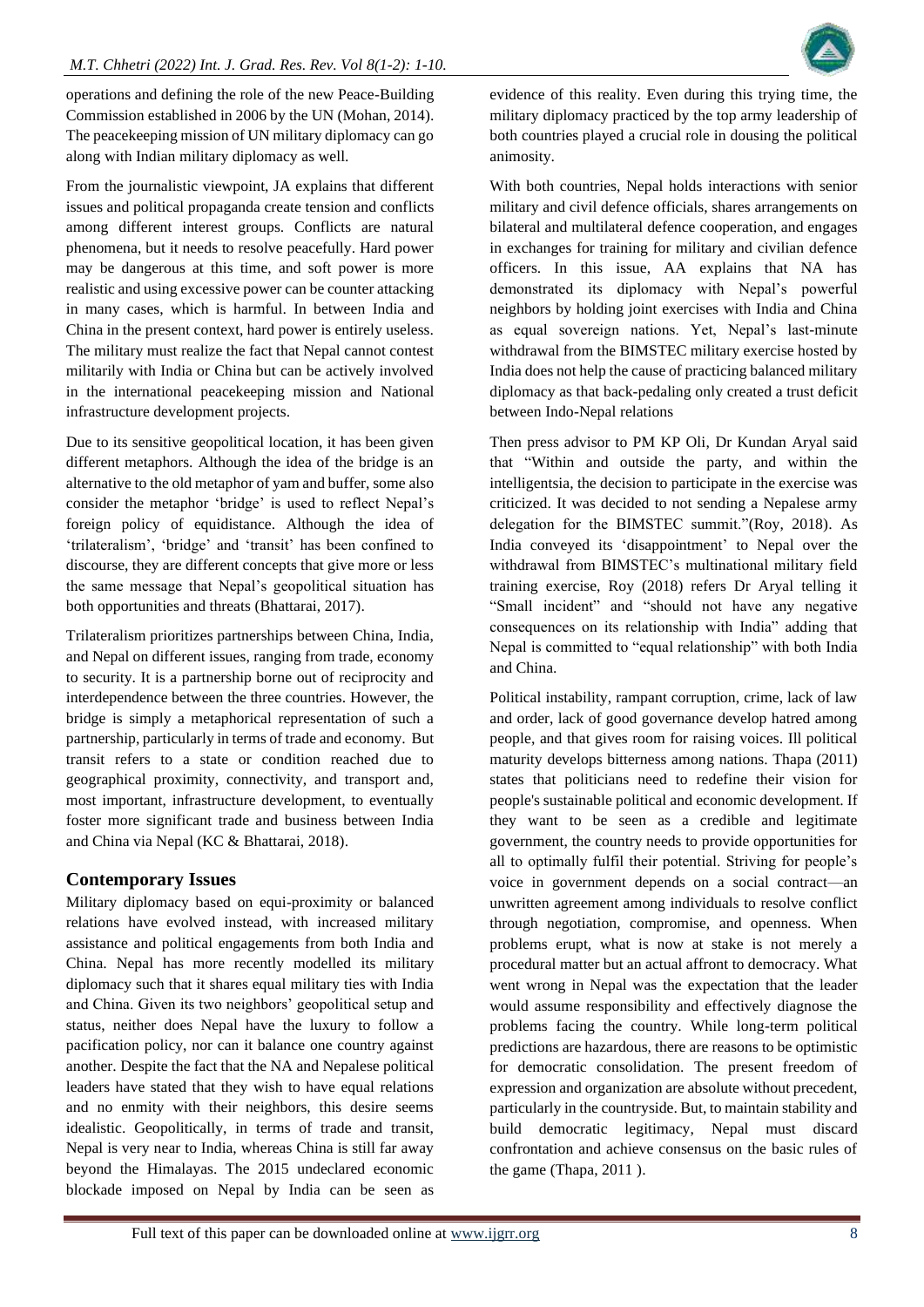Both the neighbors have assisted the weaker political section in intensifying the stagnation. Media expert JA comments, "Unstable Nepal is the vested interest of neighbors". If the situations go beyond control, they can enter the territory of Nepal with arms. Entire Nepali must understand the strategy of neighbors, especially the political groups. Nepal must be politically stable. On the other hand, JB says that, Nepal is a beautiful country hillside holiday station. Nepal has an abundance of natural resources with amazing weather and greenery, plus massive mountains. They want to make it their holiday station. But Nepali politicians visit them for political assistance, which has created high instability in the Nepalese political spectrum.

Similarly, JC explains that, when Nepal, as a UN member, practiced non alignment and internationalism, it helped its national interests by giving it its own voice in the international platform. This then allowed Nepal to lessen India's dominance. Had that not been the case, Nepal, as a buffer state, would also most probably have surrendered to India like Bhutan and Sikkim. The NA's contribution to UN peace operations and GoN's wise foreign policy helped Nepal become an active performer in world affairs, regardless of its strength and size. A major diplomatic victory was attained when Nepal, in 1960-70 and 1988-89, was selected as the non-permanent member of the UNSC by an overwhelming majority. As a result of diversification in its diplomatic approach, Nepal built clout in world affairs and could avoid encroachment on its territorial integrity (Rawal, 2019).

Nepal has been closely involved in global issues since world wartime. Nepal established a very cordial relation with the UK during the Rana dynasty. DA1 also urges that though military diplomacy is a tool for powerful countries, it has been more effective for small countries like Nepal.

# **Conclusion**

The role of the Nepali Army in military diplomacy is continuing to be influenced by the changing character of the threats of insecurity and fragile political situation that people face. As Nepal has contributed forces to internationally legitimate uses, such as UN peacekeeping, military diplomacy has been enhanced to the next level. The NA is conducting multinational joint military exercises that have given another height to international relations in the modern world. None of the countries has direct military threats today; the threats today consist of weak diplomacy, inimical foreign relations and immature foreign policy in the field of international relations. In the paucity of political maturity and stability, the military and the media can play a vital role. The size of the country does not matter; what matters are better identified national interest, stable foreign policy, and mature diplomacy.

On the one hand, the attitude of the Nepali Army to the media had been harsh and a 'close door policy'; the Nepali media, on the other hand, are fond of publishing negativity. The relation between them was made up of mutual distrust of each other's intentions and capabilities. The Nepali Army lacks in understanding the media, and the media lacks in showing empathy for the Nepali Army's roles, motivations, strengths and weaknesses. The hope for both the media and the military of Nepal is for them to be aware of the need for a healthy relationship and look forward to better interaction.

History is essential as it shows a persistent struggle between the military and the media executing their roles. It is observed that there is a lack of understanding in military institutions about media and its role in social responsibility. However, media is vulnerable to exploitation by the radicals and the armed group in the insurgency, and sometimes, an illegitimate relationship develops between these two, which was observed in the Maoist insurgency in Nepal. Some of the media are operated by vested interests, which might even threaten sovereignty. They might be operating against national integrity. Those partisan media and the media operated by foreign agencies must be handled with care. Professional journalists must be cautious that these media can be a threat even to professional journalism.

For better military diplomacy, a mature military-media relationship is a must. Both the media and the military should see themselves as equal partners, and a collaborative media–military relationship is essential for mutual trust between both parties for achieving foreign policy goals. Media has an even greater impact on the successful conduct of diplomacy to achieve foreign policy goals, and military diplomacy is key to safeguarding the vital national interests, the latter being part and parcel of the foreign policy of Nepal.

The relation had been a mutual distrust of each other's intentions and capabilities. The hope is for both the media and the military of Nepal to be aware of the need for a healthy relationship. Foreign policy and Defence policy should be mature, and military diplomacy should be addressed. Media must be responsible, and study must be done in defence, international relations and diplomacy and military diplomacy.

# **Ethical Considerations**

The ethical consideration of the study is the vital parts of every research. Every researcher needs to maintain the codes of conduct. To follow them, the researcher has taken prior consent of respondents. The aims of data collection have been explained according to the questionnaire. The confidentiality of the respondents has been ensured—no cultural, religious and economic biases to the respondents. A good relationship has been maintained by the researcher at first hand of the study.